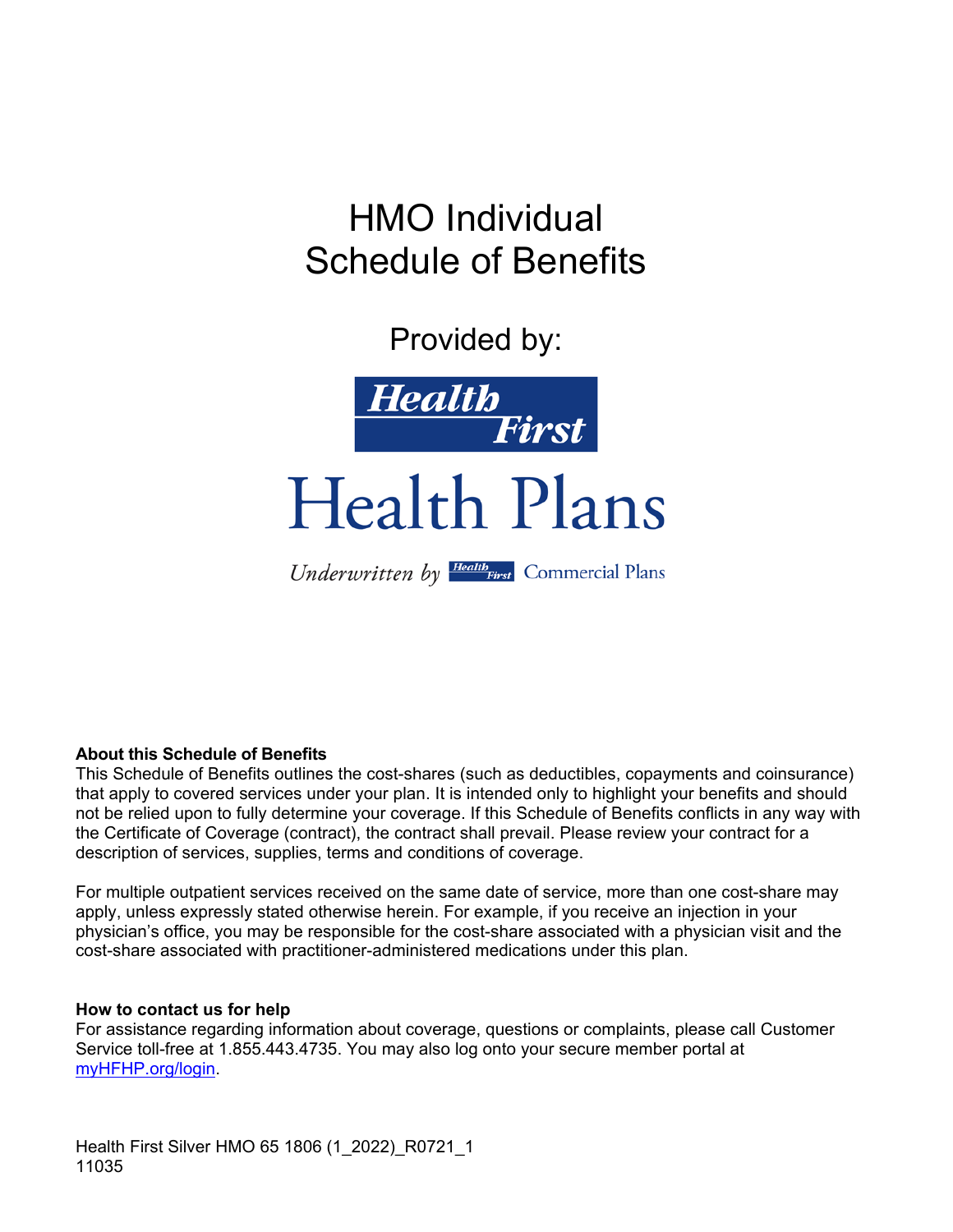

| <b>PLAN FEATURES</b>                                                                                                                                                                                                                             | <b>MEMBER COST-SHARE</b>    |  |  |
|--------------------------------------------------------------------------------------------------------------------------------------------------------------------------------------------------------------------------------------------------|-----------------------------|--|--|
| Deductible (Per Individual/Family)<br>Includes medical and pharmacy expenses per calendar year.                                                                                                                                                  | \$2,900/\$5,800             |  |  |
| <b>Coinsurance</b>                                                                                                                                                                                                                               | 35%                         |  |  |
| Maximum Out-of-Pocket Expense Limit (Per Individual/Family)<br>Includes medical and pharmacy expenses per calendar year.                                                                                                                         | \$8,700/\$17,400            |  |  |
| <b>COVERED SERVICES1</b>                                                                                                                                                                                                                         | <b>MEMBER COST-SHARE</b>    |  |  |
| <b>OUTPATIENT SERVICES AND SUPPLIES</b><br>Authorization rules may apply. Access your member portal to view the Authorization List.                                                                                                              |                             |  |  |
| <b>Preventive Care Services</b><br>Services are covered in accordance with Affordable Care Act requirements,<br>including age, risk-factor and frequency guidelines.<br>See Health Care.gov for the current list of covered preventive services. | \$0                         |  |  |
| <b>Primary Care Physician Office Visit</b>                                                                                                                                                                                                       | Deductible then Coinsurance |  |  |
| <b>Specialist Office Visit</b>                                                                                                                                                                                                                   | Deductible then Coinsurance |  |  |
| <b>Chiropractic Services</b><br>26 visits maximum per calendar year                                                                                                                                                                              | Deductible then Coinsurance |  |  |
| <b>Podiatry Services</b>                                                                                                                                                                                                                         | Deductible then Coinsurance |  |  |
| Prenatal/Postnatal Office Visit (not including perinatology)<br>Up to 15 visits per calendar year are covered without cost-sharing in-<br>network. Additional visits are subject to the appropriate physician office visit<br>cost-share.        | \$0                         |  |  |
| <b>Urgent Care Clinic Visit</b>                                                                                                                                                                                                                  | Deductible then Coinsurance |  |  |
| Diagnostic Lab Services (e.g., blood work)<br>Includes independent clinical labs. Does not include genetic testing.                                                                                                                              | Deductible then Coinsurance |  |  |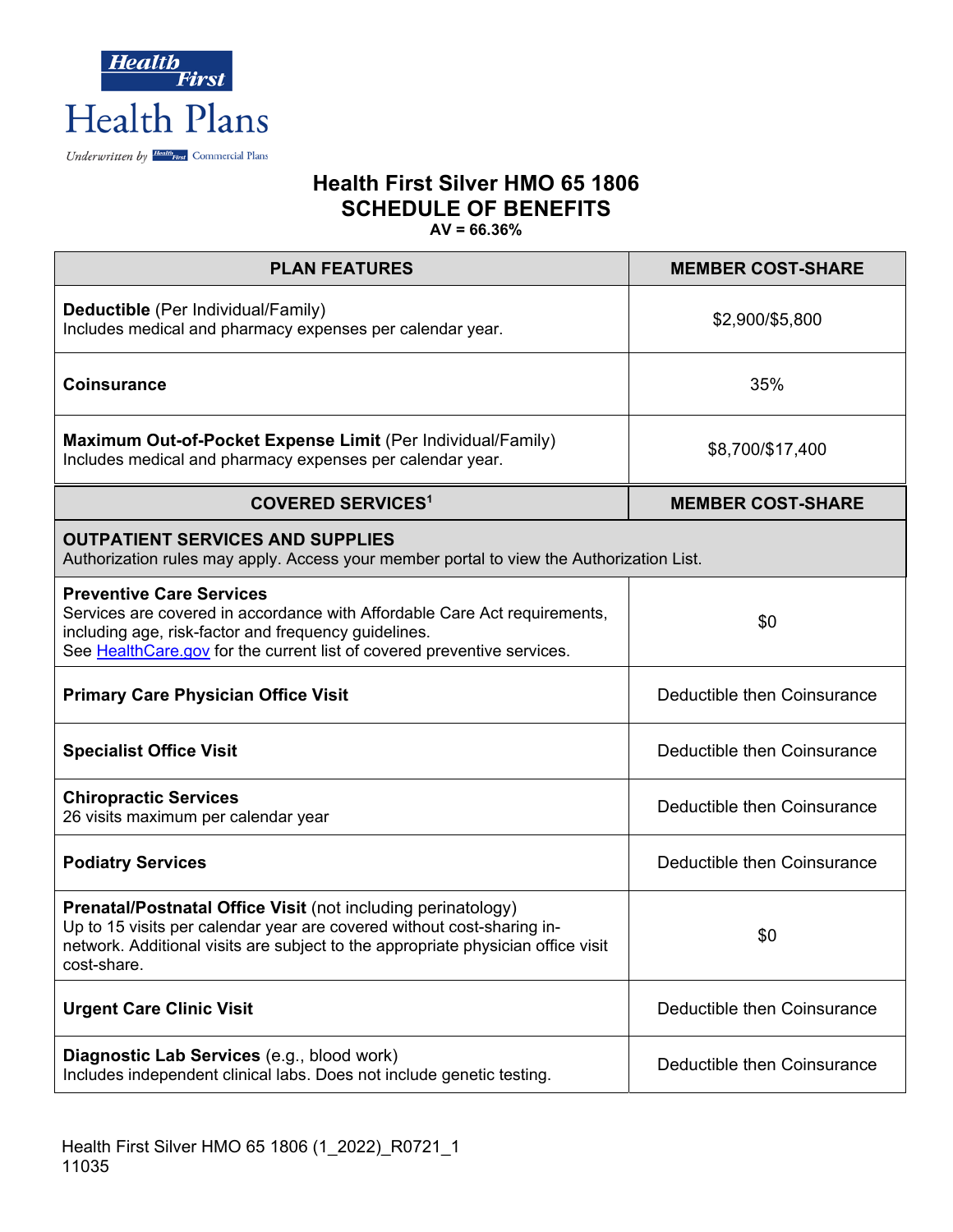

| <b>COVERED SERVICES<sup>1</sup></b>                                                                                                                                                                                                                                                            | <b>MEMBER COST-SHARE</b>    |  |  |
|------------------------------------------------------------------------------------------------------------------------------------------------------------------------------------------------------------------------------------------------------------------------------------------------|-----------------------------|--|--|
| <b>Genetic Testing Lab Services</b>                                                                                                                                                                                                                                                            | Deductible then Coinsurance |  |  |
| Radiology Services (Per visit, per type)<br>Includes x-rays, ultrasounds, echocardiograms, fluoroscopies, diagnostic<br>mammography and other standard radiology services.                                                                                                                     | Deductible then Coinsurance |  |  |
| <b>Maternity Ultrasounds</b>                                                                                                                                                                                                                                                                   | Deductible then Coinsurance |  |  |
| <b>Advanced Imaging Services</b> (Per visit, per type)<br>CT, MRI, MRA, PET and Nuclear Studies                                                                                                                                                                                                | Deductible then Coinsurance |  |  |
| <b>Allergy Testing (Per visit)</b>                                                                                                                                                                                                                                                             | Deductible then Coinsurance |  |  |
| <b>Practitioner-Administered Medications</b><br>Medications administered by a health care provider in an office or outpatient<br>setting. Includes chemotherapy, infusions, therapeutic injections, allergy<br>immunotherapy, and other medications ordered and administered by a<br>provider. | Deductible then Coinsurance |  |  |
| <b>Radiation Services</b>                                                                                                                                                                                                                                                                      | Deductible then Coinsurance |  |  |
| <b>Dialysis Services</b>                                                                                                                                                                                                                                                                       | Deductible then Coinsurance |  |  |
| <b>Other Diagnostic and Therapeutic Tests and Services</b><br>Medically necessary outpatient diagnostic and therapeutic services not<br>classified elsewhere within this Schedule of Benefits                                                                                                  | Deductible then Coinsurance |  |  |
| <b>Emergency Room Visit</b>                                                                                                                                                                                                                                                                    | Deductible then Coinsurance |  |  |
| <b>Outpatient Surgery - Facility Services</b><br>Includes outpatient hospital & Ambulatory Surgery Center.                                                                                                                                                                                     | Deductible then Coinsurance |  |  |
| <b>Outpatient Surgery - Physician/Surgeon Services</b><br>Includes outpatient hospital & Ambulatory Surgery Center.                                                                                                                                                                            | Deductible then Coinsurance |  |  |
| <b>Outpatient Observation (Per stay)</b>                                                                                                                                                                                                                                                       | Deductible then Coinsurance |  |  |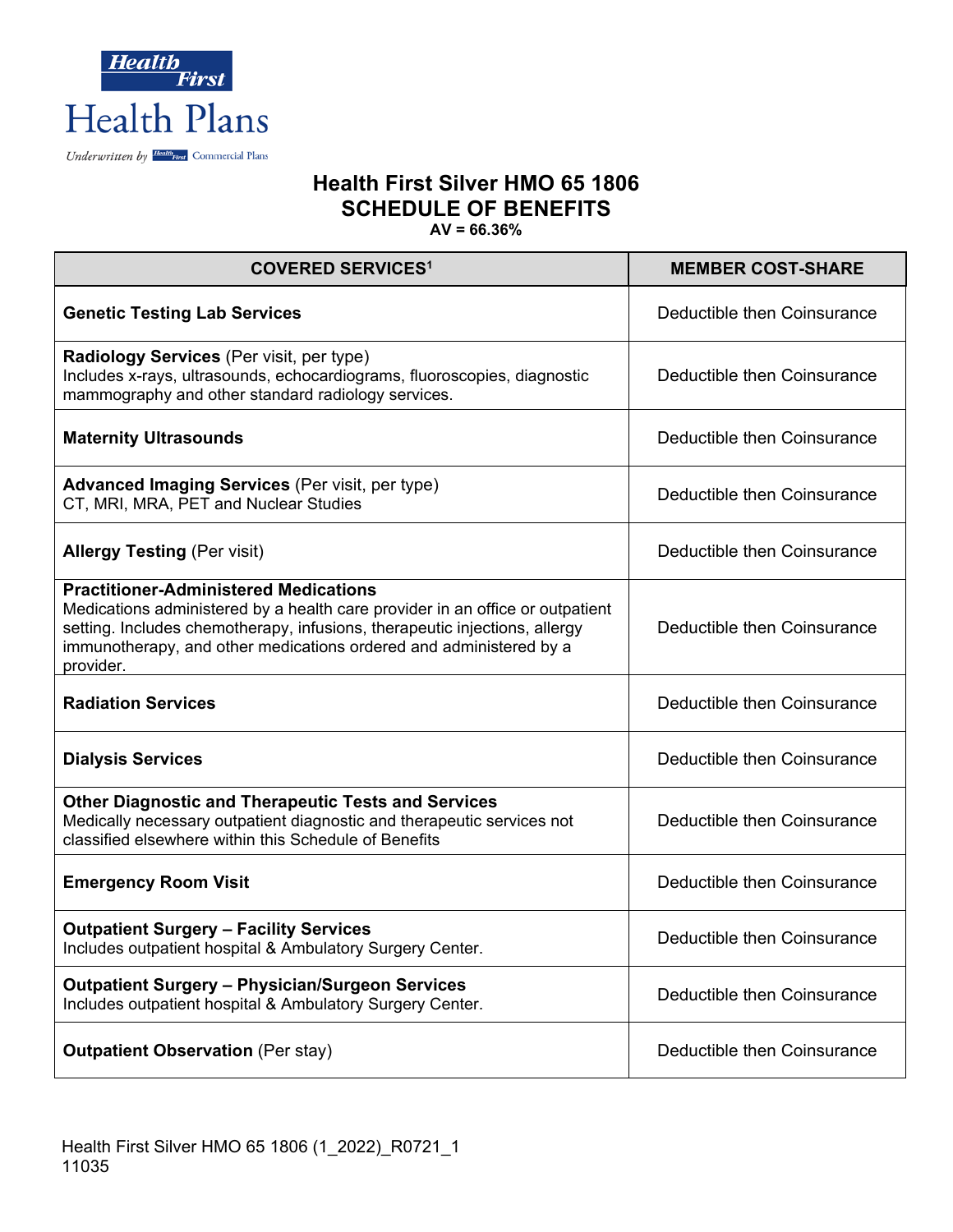

| <b>COVERED SERVICES<sup>1</sup></b>                                                                                                                                             | <b>MEMBER COST-SHARE</b>    |  |  |
|---------------------------------------------------------------------------------------------------------------------------------------------------------------------------------|-----------------------------|--|--|
| Durable Medical Equipment, Orthotics, & Prosthetic Devices                                                                                                                      | Deductible then Coinsurance |  |  |
| <b>Home Health Care</b><br>60 visits maximum per calendar year                                                                                                                  | Deductible then Coinsurance |  |  |
| <b>Rehabilitative Physical, Speech and Occupational Therapies</b><br>35 visits maximum per calendar year for each condition being treated                                       | Deductible then Coinsurance |  |  |
| <b>Habilitation Services</b><br>35 visits maximum per calendar year for each condition being treated                                                                            | Deductible then Coinsurance |  |  |
| <b>Cardiac &amp; Pulmonary Rehabilitation</b><br>Coverage is limited to 36 sessions per lifetime, per service.<br>(Additional days may be authorized when medically necessary.) | Deductible then Coinsurance |  |  |
| <b>Hyperbaric Oxygen Therapy</b>                                                                                                                                                | Deductible then Coinsurance |  |  |
| <b>Ambulance Services</b>                                                                                                                                                       | Deductible then Coinsurance |  |  |
| <b>Outpatient Hospice Services</b>                                                                                                                                              | Deductible then Coinsurance |  |  |
| All Other Medically Necessary Outpatient Services                                                                                                                               | Deductible then Coinsurance |  |  |
| <b>INPATIENT MEDICAL SERVICES</b><br>Authorization rules may apply. Access your member portal to view the Authorization List.                                                   |                             |  |  |
| <b>Inpatient Hospital Facility Services (Per admission)</b><br>Inpatient rehabilitation services limited to 21 days per calendar year.                                          | Deductible then Coinsurance |  |  |
| <b>Inpatient Physician and Surgical Services</b>                                                                                                                                | Deductible then Coinsurance |  |  |
| <b>Skilled Nursing Facility Services (Per admission)</b><br>60 days maximum per calendar year                                                                                   | Deductible then Coinsurance |  |  |
| <b>Inpatient Hospice Services</b>                                                                                                                                               | Deductible then Coinsurance |  |  |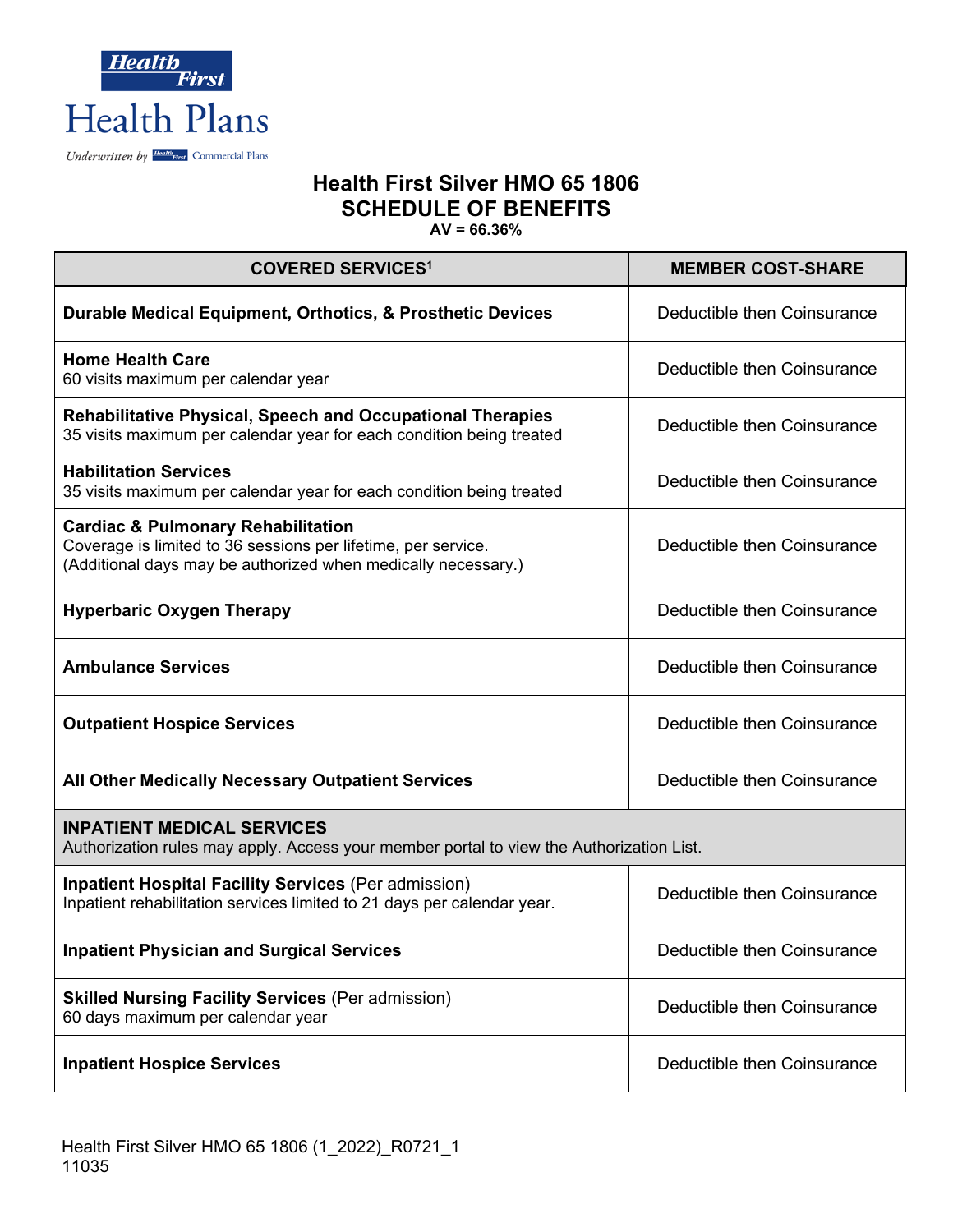

| <b>COVERED SERVICES<sup>1</sup></b>                                                                                                                                                                                                                                                                                                   | <b>MEMBER COST-SHARE</b>    |  |  |  |
|---------------------------------------------------------------------------------------------------------------------------------------------------------------------------------------------------------------------------------------------------------------------------------------------------------------------------------------|-----------------------------|--|--|--|
| <b>BEHAVIORAL HEALTH SERVICES</b><br>Authorization rules may apply. Access your member portal to view the Authorization List.                                                                                                                                                                                                         |                             |  |  |  |
| <b>Inpatient Mental Health Care (Per admission)</b>                                                                                                                                                                                                                                                                                   | Deductible then Coinsurance |  |  |  |
| <b>Partial Hospitalization</b><br>A structured program of active treatment for psychiatric care that is more<br>intense than the care performed in a physician's or therapist's office.                                                                                                                                               | Deductible then Coinsurance |  |  |  |
| <b>Mental Health Care Office Visit</b>                                                                                                                                                                                                                                                                                                | Deductible then Coinsurance |  |  |  |
| <b>Outpatient Mental Health Services</b>                                                                                                                                                                                                                                                                                              | Deductible then Coinsurance |  |  |  |
| <b>Inpatient Substance Abuse (Per admission)</b><br>Detoxification and acute care only for alcohol/substance abuse                                                                                                                                                                                                                    | Deductible then Coinsurance |  |  |  |
| <b>Substance Abuse Office Visit</b>                                                                                                                                                                                                                                                                                                   | Deductible then Coinsurance |  |  |  |
| <b>Outpatient Substance Abuse Services</b>                                                                                                                                                                                                                                                                                            | Deductible then Coinsurance |  |  |  |
| <b>PEDIATRIC SERVICES</b>                                                                                                                                                                                                                                                                                                             |                             |  |  |  |
| <b>Pediatric Dental Services</b><br>Includes one dental check-up visit every six months, basic and major dental<br>care and medically necessary orthodontic services.                                                                                                                                                                 | \$0                         |  |  |  |
| <b>Pediatric Vision Services</b><br>Includes one routine eye exam and one pair of standard child eyeglasses<br>(frame and lenses) per calendar year from a participating provider. Up to two<br>prescription fills of standard contact lenses are covered, in lieu of<br>eyeglasses, per calendar year from a participating provider. | \$0                         |  |  |  |
| <b>ADDITIONAL BENEFITS</b>                                                                                                                                                                                                                                                                                                            |                             |  |  |  |
| <b>Fitness Center Membership</b>                                                                                                                                                                                                                                                                                                      | Not covered                 |  |  |  |